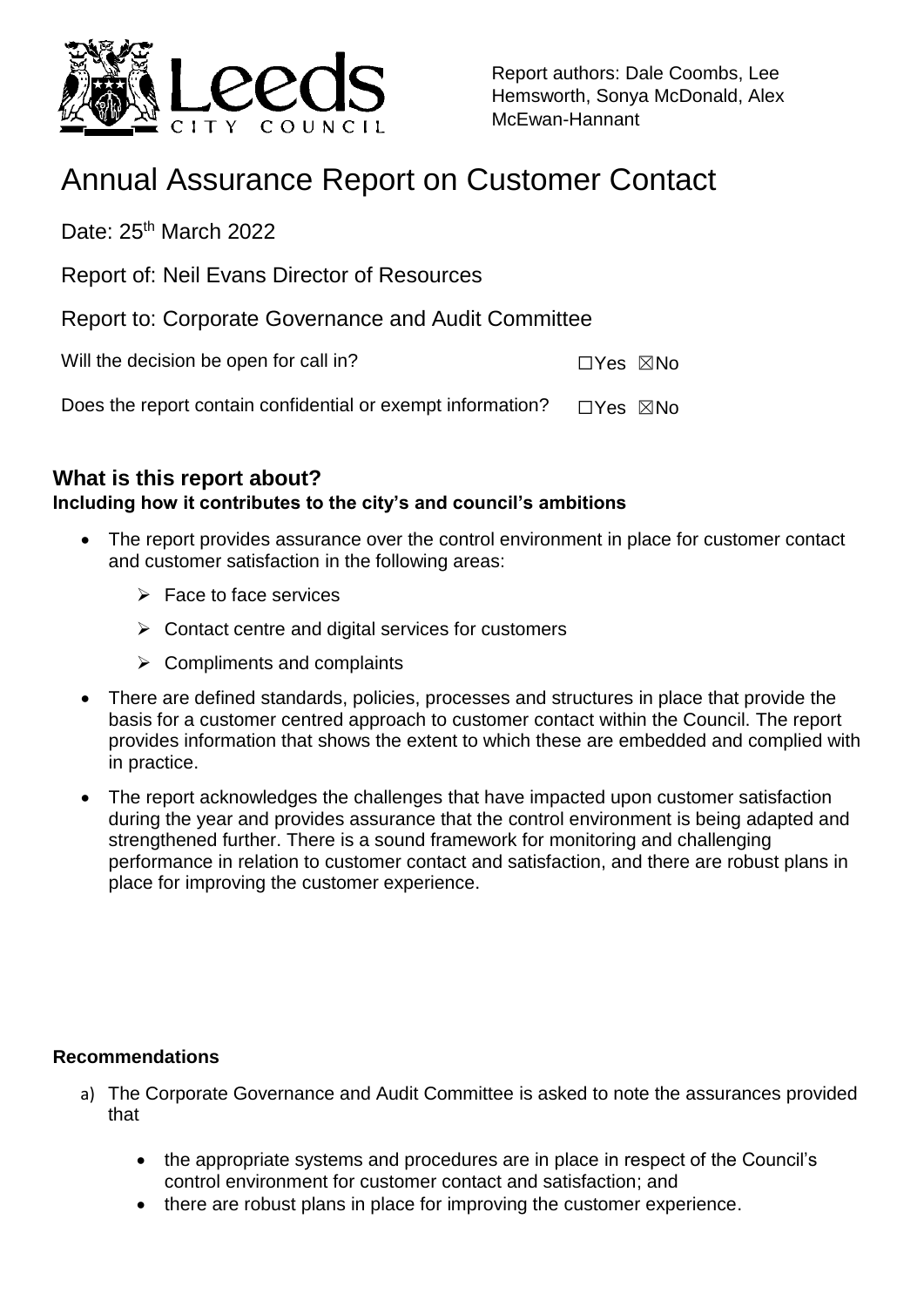#### **Why is the proposal being put forward?**

- 1 The terms of reference of the Corporate Governance and Audit Committee require the Committee to consider the adequacy of the Council's policies and practices to ensure compliance with statutory guidance and the adequacy of the Council's corporate governance arrangements.
- 2 This report provides assurance to the Committee that the appropriate systems and procedures are in place in respect of the Council's control environment for customer contact and satisfaction. The report includes information on the extent to which the standards, policies and procedures in relation to customer contact and satisfaction have been complied with.
- 3 The systems and processes that support the Council's arrangements for customer contact and satisfaction are set out at Appendix A. Each directorate considers these in the light of their services and develops arrangements that are appropriate, proportionate and helpful to them and our customers. Customers may access the services provided by each directorate through the Council's website, the Contact Centre or through Face-to-Face services. The attached statement sets out the standing arrangements for the internal control of customer contact and satisfaction through these channels, and provides evidence of monitoring and compliance over the reporting period from January 2021 to December 2021. Information is also provided for the period from January 2020 to December 2020 for the purposes of comparison.

#### **What impact will this proposal have?**

| <b>Wards Affected:</b>            |               |     |
|-----------------------------------|---------------|-----|
| Have ward members been consulted? | $\exists$ Yes | ⊠No |

4 Maintaining a clear focus on delivering high quality public services is at the heart of the Best City Ambition and it is essential that we have in place appropriate arrangements to ensure that the Council's values are routinely demonstrated in our interactions with customers; that customers receive a high quality, efficient and effective service when they contact us; and that there are robust processes to receive and act upon customer feedback. This report outlines the arrangements that are in place to achieve this and the approach that is being taken to deliver a seamless service for customers that contact us.

#### **What consultation and engagement has taken place?**

- 5 This report is provided for information and has not therefore been subject to consultation.
- 6 Engagement with relevant service areas and colleagues has taken place for each of the improvement activities detailed within the report.

#### **What are the resource implications?**

- 7 The customer contact services detailed within this report have been delivered within the budgets allocated for 2021.
- 8 Additional one-off staffing resources required to achieve the performance standards for the Contact Centre outlined in this report cost £564K. It is proposed that this is funded from the Strategic Contingency reserve. Given the ongoing impact of COVID-19 on service delivery across the Council, this reserve, along with funding unforeseen budget pressures and ensuring the Council becomes more financially resilient, will also be used to fund the